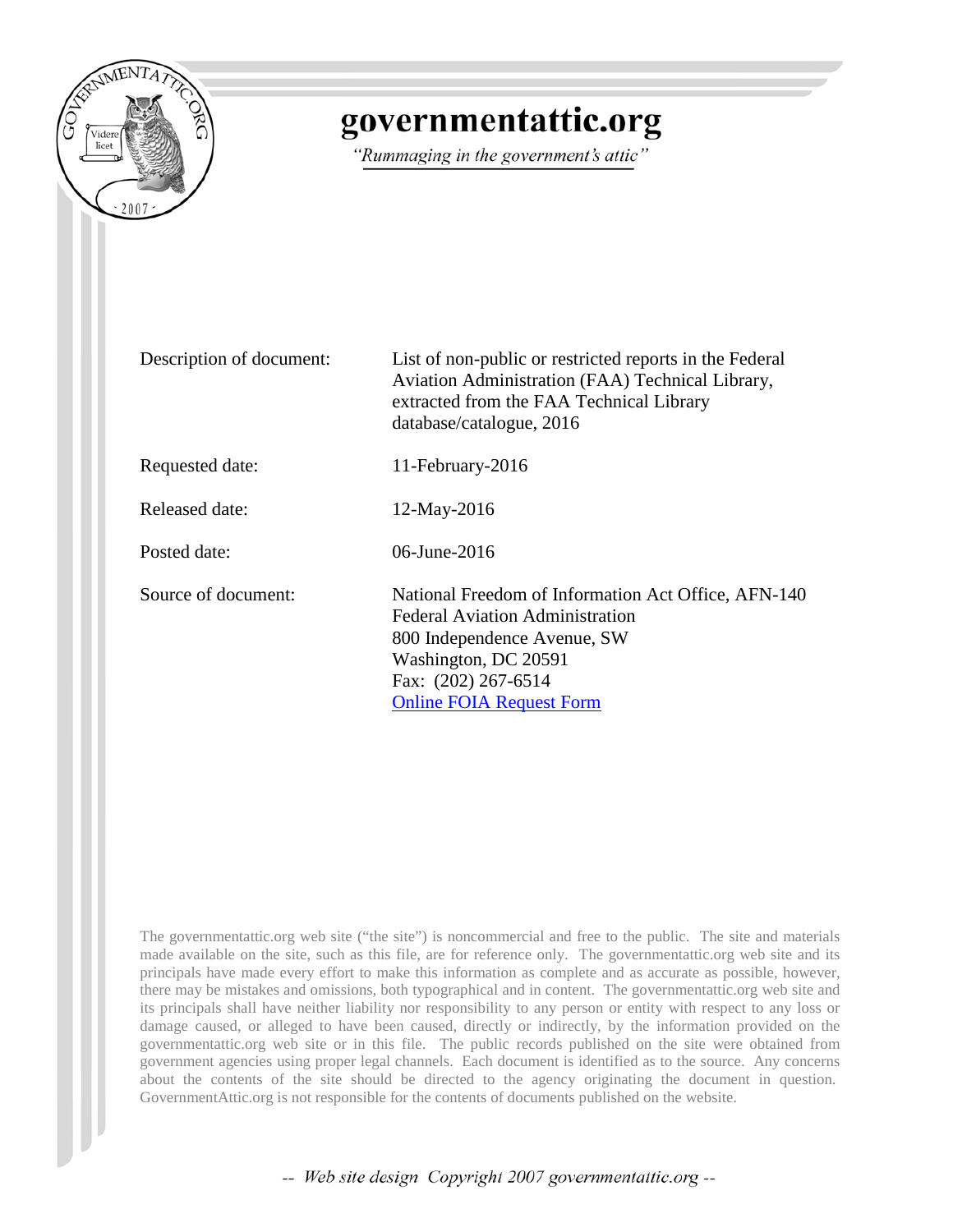

**U.S. Department of Transportation** 

**Federal Aviation Administration** 

**MAY 1 2 2016** 

**Assistant Administrator for NextGen** 

**800 Independence Avenue SW Washington, DC 20591** 

Re: Freedom of Information Act (FOIA) request 2016-003722

This letter responds to your February 11 Freedom of Information Act (FOIA) for a list/printout of non-public or restricted reports in the FAA Technical Library, extracted from the FAA Technical Library database/catalogue.

A search was performed at the FAA William J. Hughes Technical Center's Library and enclosed are four (4) pages of FAA Technical Library-Shelf List by Local Call Number records responsive to your request.

There are no fees associated with this request because the cost for processing is less than \$20.

Sincerely,

 $\sum_{\text{James T. Eck}}$ 

Assistant Administrator for NextGen

Enclosure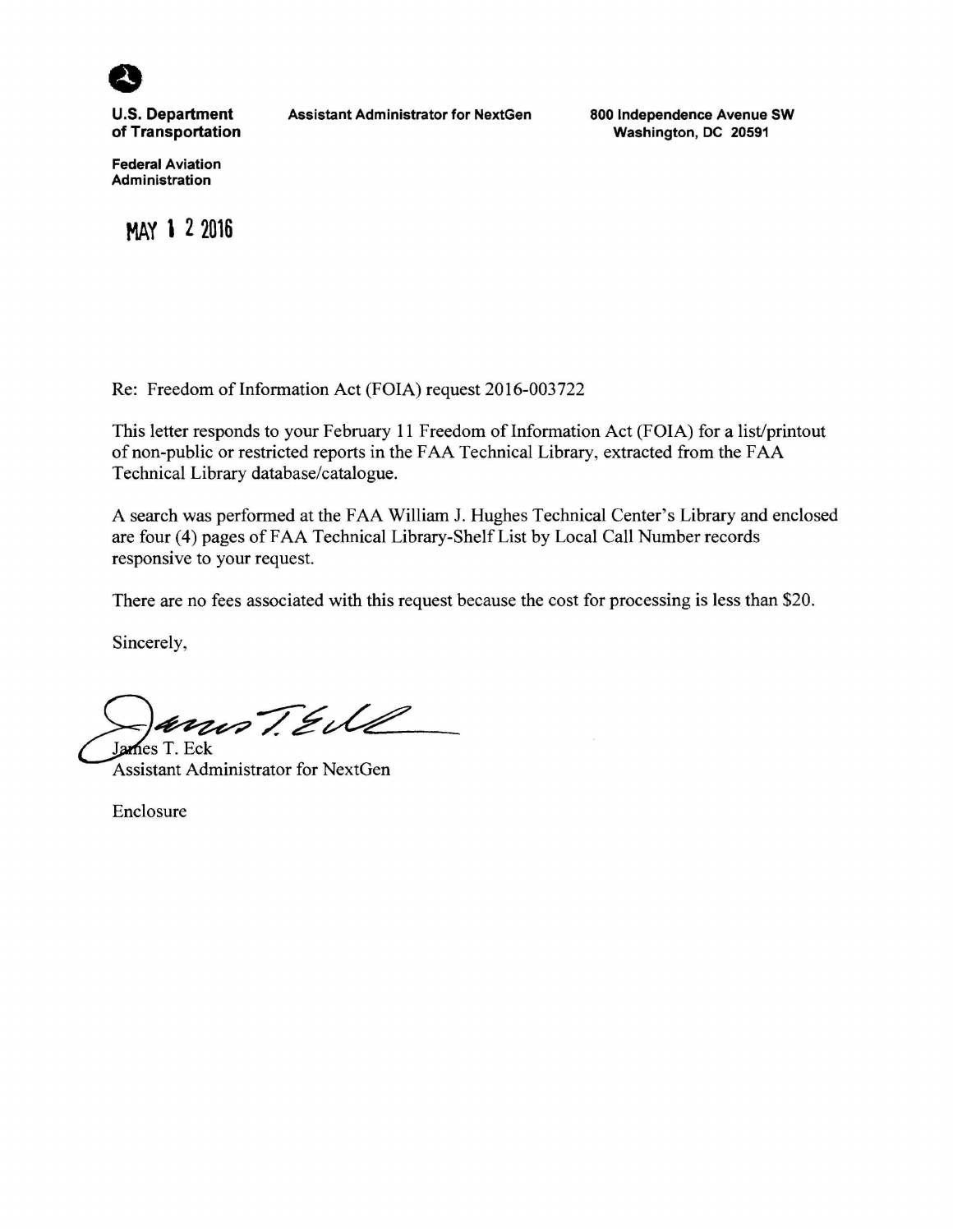# FAA Technical Library Shelf List by Local Call Number

# LIM DOT/FAA/AR-9S/16,I

Test and evaluation report for the explosive device detection baseline study. / by J.L. Fobes, Ph.D., D. Michael McAnulty, Ph.D., B.A. Klock, E. Neideman, Ph.D., J.M. Barrientos

LIM DOT/FAA/AR-9S/39

Dupe checklist system : resolution procedures manual. /by J.L. Fobes

# LIM DOT/FAA/AR-9S/40

Dupe checklist system : instructor's guide for security supervisor initial training. /by J.L. Fobes, Ph.D.

# LIM DOT/FAA/AR-9S/41

Dupe checklist system : instructor's guide for security supervisor recurrent training. /by J.L. Fobes

#### LIM DOT/FAA/AR-9S/42

Dupe checklist system: train-the-trainer self-study resource material. /by J.L. Fobes, Ph.D.

# LIM DOT/FAA/AR-96/11

Nuclear quadrupole resonance explosives detection device demonstration test report. /by Ronald Krauss ... [et al.]

#### LIM DOT/FAA/AR-96/116

FAA Technical Center enhanced airport security system project: Baltimore-Washington International Airport (BWI) final report/ Martha E. Snyderwine, and Walter F. Wall, Jr.

#### LIM DOT/FAA/AR-96/22

Nuclear quadrupole resonance system for explosives detection. /by Ronald Krauss, and Timothy J. Rayner

# LIM DOT/FAA/AR-96/29

Experimental data on the pressure loading of a luggage container subjected to an internal blast Gatto, Joseph

# LIM DOT/FAA/AR-96/38

Computer assisted passenger screening (CAPS). /by J.L. Fobes, Ph.D.

#### LIM DOT/FAA/AR-99/36

Aviation screener on-the-job training assessment : content outlines. \by Susan Monichetti, J.L. Fobes, Ph.D., and Eric C. Niederman, Ph.D.

# LIM DOT/FAA/CT-91 /22,I

Out-of-plane analysis for composite structures volume 1/ Philip C. Paul, Charles C. Saff, Kenneth B. Sanger, Mary A. Mahler, Han-Pin Kan, Ravi B. Deo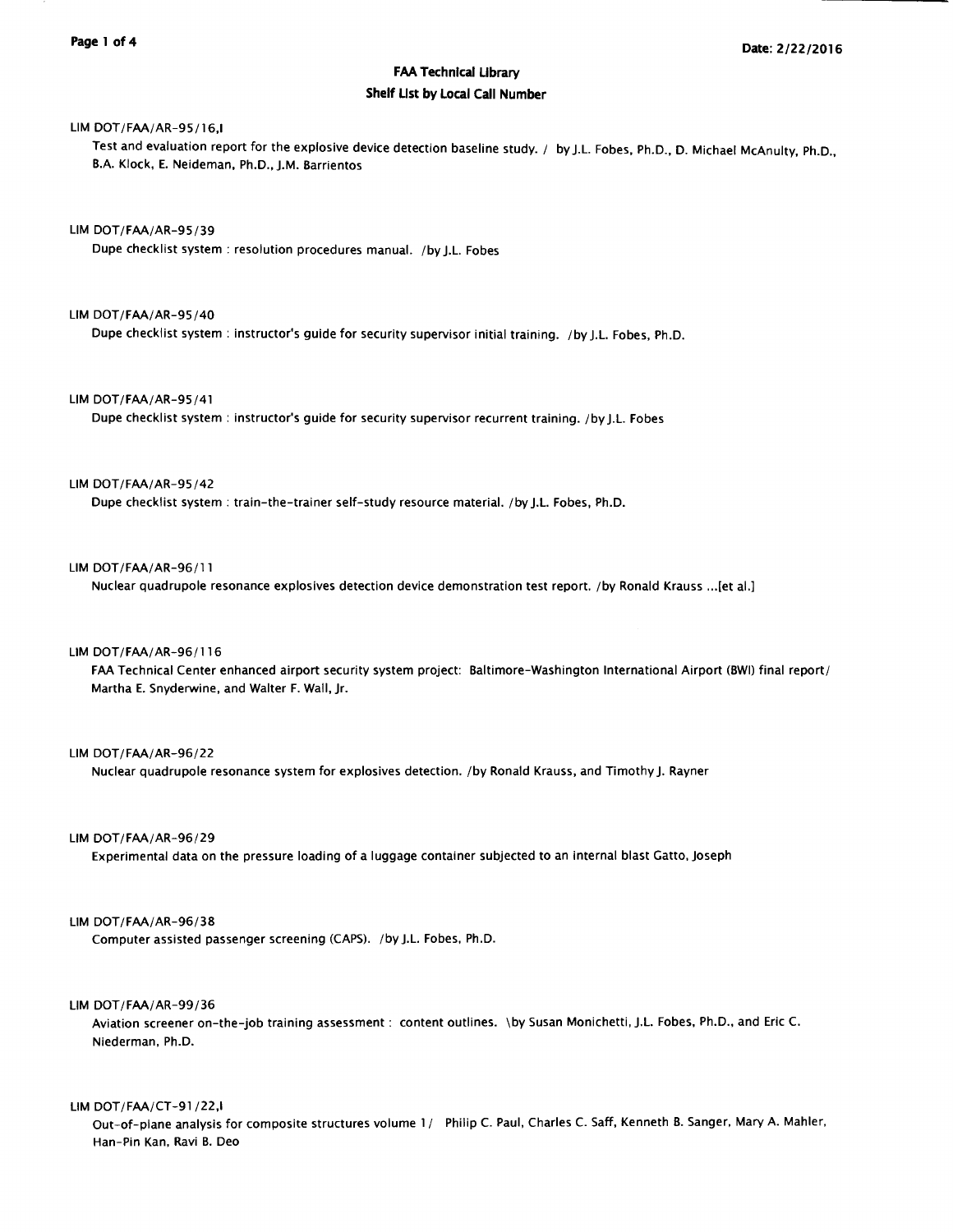# LIM DOT/FAA/CT-93/12

Blast testing against commercial aviation type aircraft structures. /by Joseph Gatto, Robert Mayerhofer and Howard Fleisher

# LIM DOT/FAA/CT-93/13

Assessment of INBLAST and application to commercial aircraft. /by Joseph Gatto

#### LIM DOT /FAA/CT-93/22,1

Threat and vulnerability assessment of air route traffic control center (ARTCC) facility - Albuquerque, New Mexico. /by Walter Wall, Ed Rao and K. Shcuk

#### LIM DOT/FAA/CT-93/24,I

Threat and vulnerability assessment of air route traffic control center (ARTCC) facility - Ronkonkoma. New York , volume 1 / Walter Wall

#### LIM DOT/FAA/CT-93/35,I

Vulnerability assessment of air route traffic control center (ARTCC) and terminal radar approach control (TRACON) facilities. /by Walter Wall and Ed Rao

## LIM DOT/FAA/CT-93/36

Security asset valuation of air route traffic control center (ARTCC) and terminal radar approach control (TRACON) facilities. /by Walter Wall, and Ed Rao

# LIM DOT/FAA/CT-93/37

Security impact assessment on air route traffic control center (ARTCC) and terminal radar approach control (TRACON) facilities. /by Walter Wall, and Ed Rao

#### LIM DOT/FAA/CT-93/39

Functional requirements of an integrated security management system (ISMS) for air route traffic control center (ARTCC) and terminal radar approach control (TRACON) facilities Wall, W.

#### LIM DOT/FAA/CT-93/41

Surface to air systems summary. /by Joseph Gatto, and hasrry Klitzner

# LIM DOT/FAA/CT-93/46

Vehicle portal procedures : enhanced airport security system project at Baltimore Washington International Airport. /by Walter Wall, Ed Ocker, Rick Lazarick and Janelle Schofield

LIM DOT/FAA/CT-93/47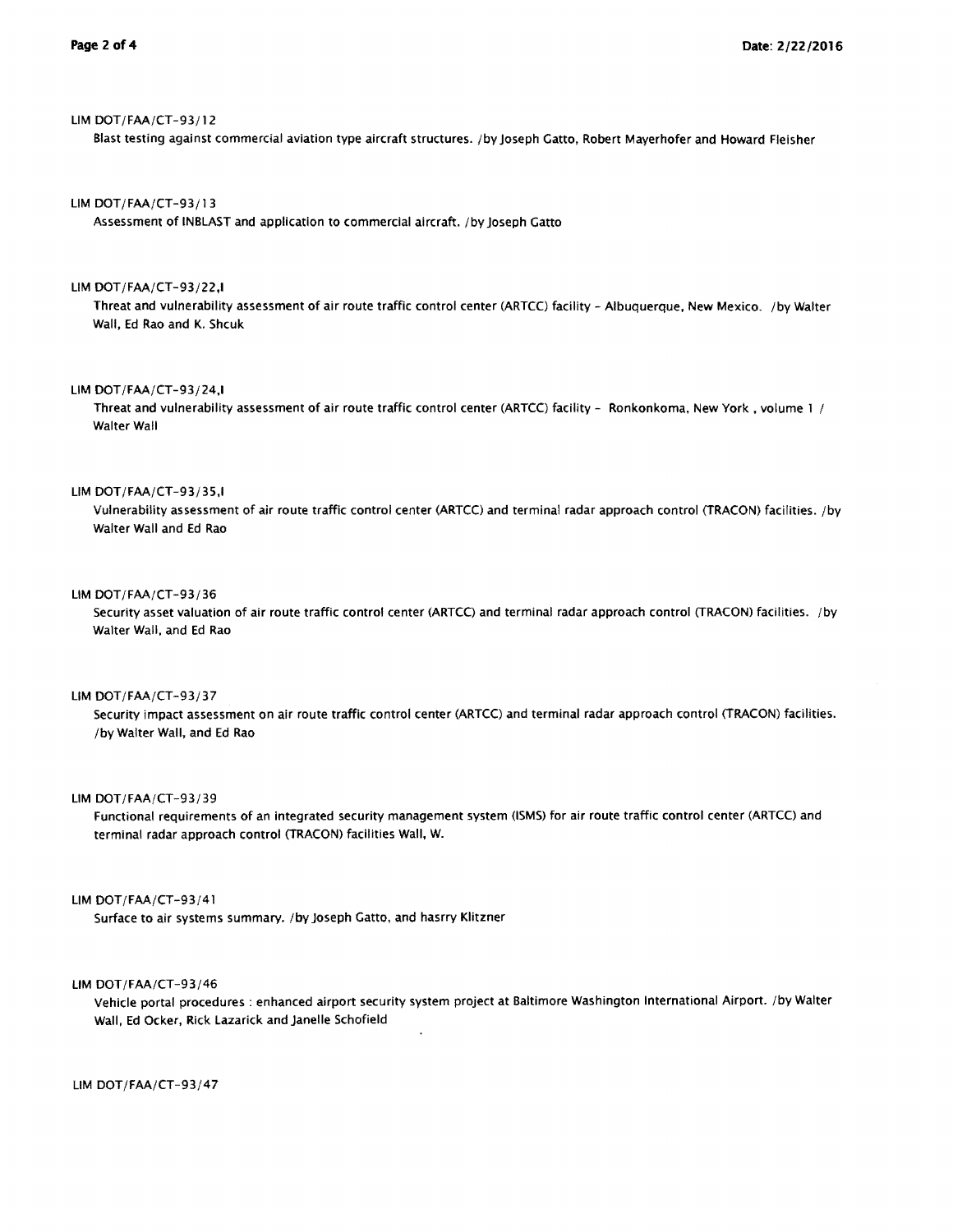Revolving door procedures : enhanced airport security system project at Baltimore-Washington International Airport / Walter Wall

# LIM DOT/FAA/CT-93/50

FAA Technical Center enhanced airport security system project : Baltimore-Washington International Airport master test plan Wall, Walter

# LIM DOT/FAA/CT-93/57,1

# LIM DOT/FAA/CT-93/85

Explosives detection systems developmental logistics assessment test procedures. /by David Fabry, and Walter Wall

# LIM DOT/FAA/CT-93/87

Explosives detection systems (EDS) developmental logistics assessment plan \ Walter F. Wall, Jr. and David J. Fabry

#### LIM DOT/FAA/CT-94/112

Test and evaluation report for improvised explosive device detection system (IEDDS). /by J. L. Fobes ... [et al.]

# LIM DOT /FAA/CT-94/16,I

FAA Technical Center enhanced airport security system project : revolving door contraband detection capability test report / Walter Wall and Edward Ocker

# LIM DOT/FAA/CT-94/18,I

FAA Technical Center enhanced airport security system project : introduction of contraband into the sterile area test report by Walter Wall and Edward Ocker

# UM DOT/FAA/CT-94/52

Automated risk/vulnerability assessment tools - final report Rao, E.

### LIM DOT/FAA/CT-94/81

FAA Technical Center enhanced airport security system project : Texas Instruments uncooled infrared camera test and evaluation report. /by Edward Ocker and Martha Snyderwine

#### UM DOT/FAA/CT-95/42

Dupe checklist system (OCS) : test and evaluation report Fobes, J.L., ... {et al.]

# UM DOT/FAA/CT-95/43

Test and evaluation report for screener proficiency evaluation and reporting system (SPEARS) computer-based training. /by J.L. Fobes, Ph.D., D. Michael McAnulty, Ph.D., Brenda A. Klock and J. Michale Barrientos